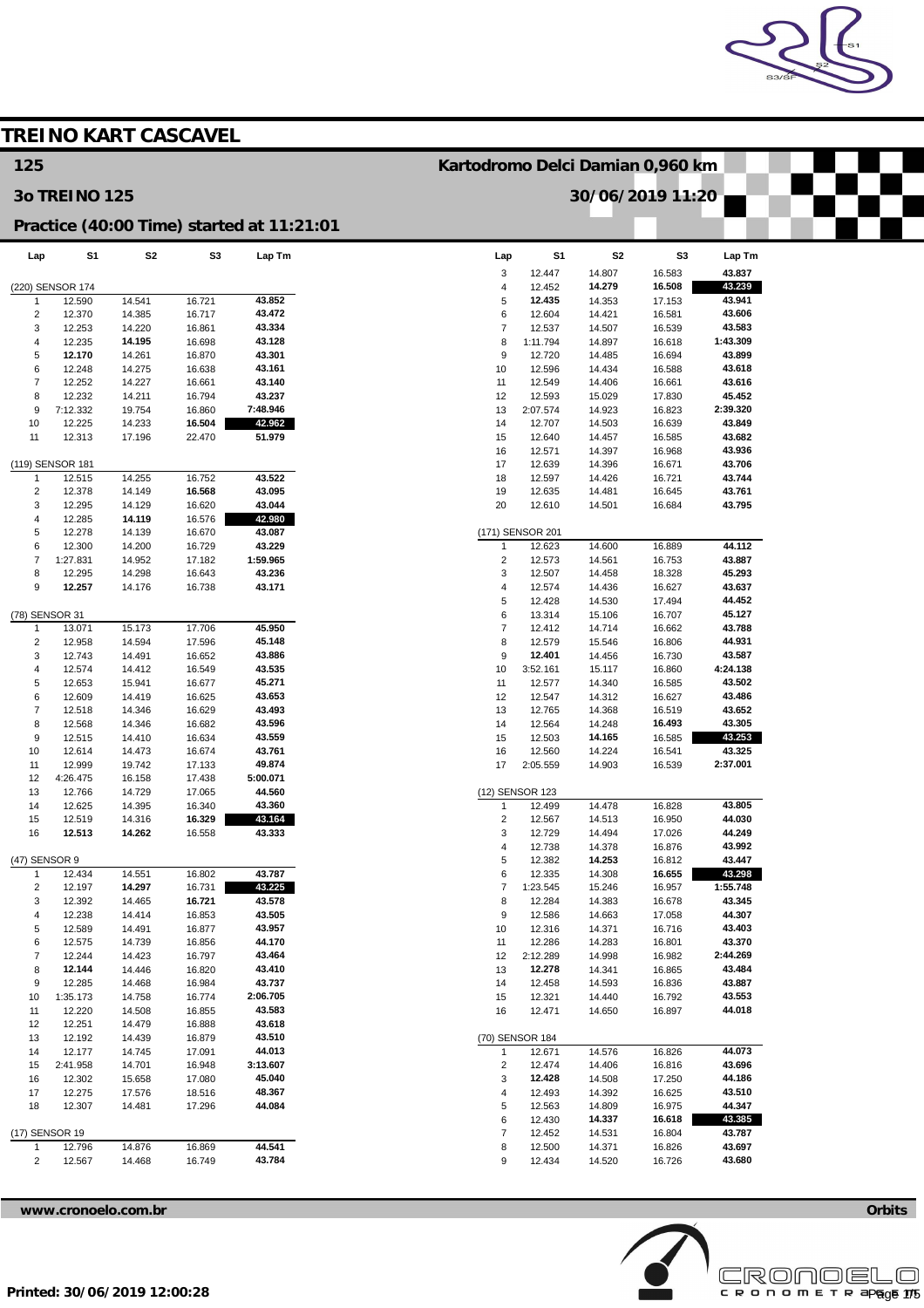

|                         |                           | <b>TREINO KART CASCAVEL</b> |                  |                                           |                                  |                    |                  |                  |                    |  |
|-------------------------|---------------------------|-----------------------------|------------------|-------------------------------------------|----------------------------------|--------------------|------------------|------------------|--------------------|--|
| 125                     |                           |                             |                  |                                           | Kartodromo Delci Damian 0,960 km |                    |                  |                  |                    |  |
|                         | <b>30 TREINO 125</b>      |                             |                  |                                           |                                  |                    | 30/06/2019 11:20 |                  |                    |  |
|                         |                           |                             |                  | Practice (40:00 Time) started at 11:21:01 |                                  |                    |                  |                  |                    |  |
| Lap                     | S <sub>1</sub>            | S <sub>2</sub>              | S3               | Lap Tm                                    | Lap                              | S1                 | S2               | S3               | Lap Tm             |  |
| 10                      | 2:02.986                  | 15.207                      | 16.808           | 2:35.001                                  | 6                                | 12.351             | 14.608           | 16.904           | 43.863             |  |
| 11<br>12                | 12.491<br>12.514          | 14.395<br>14.391            | 16.807<br>16.671 | 43.693<br>43.576                          | $\overline{7}$<br>8              | 12.317<br>12.700   | 14.661           | 16.984           | 43.962<br>31.977   |  |
| 13                      | 12.464                    | 14.362                      | 16.676           | 43.502                                    |                                  |                    |                  |                  |                    |  |
| 14                      | 12.533                    | 14.416                      | 16.696           | 43.645                                    | (77) SENSOR 16                   |                    |                  |                  | 44.572             |  |
| 15<br>16                | 12.537<br>12.523          | 14.509<br>14.642            | 16.776<br>16.924 | 43.822<br>44.089                          | -1<br>$\sqrt{2}$                 | 12.875<br>12.769   | 14.692<br>14.430 | 17.005<br>16.843 | 44.042             |  |
| 17                      | 12.841                    | 15.318                      | 17.221           | 45.380                                    | 3                                | 12.672             | 14.551           | 16.915           | 44.138             |  |
| 18                      | 12.682                    | 14.635                      | 16.723           | 44.040                                    | 4                                | 12.636             | 14.478           | 16.827           | 43.941             |  |
|                         | (36) SENSOR 129           |                             |                  |                                           | 5<br>6                           | 12.503<br>12.935   | 14.569<br>14.985 | 16.933<br>16.920 | 44.005<br>44.840   |  |
| $\mathbf{1}$            | 15.379                    | 15.455                      | 19.036           | 49.870                                    | $\overline{7}$                   | 12.703             | 14.573           | 16.985           | 44.261             |  |
| $\overline{\mathbf{c}}$ | 8:15.294                  | 15.766                      | 16.917           | 8:47.977                                  | 8                                | 12.710             | 14.756           | 16.991           | 44.457             |  |
| 3                       | 12.769                    | 14.566                      | 16.655           | 43.990<br>43.754                          | 9<br>10                          | 12.666             | 15.228           | 17.101           | 44.995<br>5:10.770 |  |
| 4<br>5                  | 12.623<br>12.513          | 14.570<br>14.393            | 16.561<br>16.767 | 43.673                                    | 11                               | 4:38.229<br>12.866 | 15.493<br>14.517 | 17.048<br>16.875 | 44.258             |  |
| 6                       | 12.345                    | 14.708                      | 16.590           | 43.643                                    | 12                               | 12.778             | 14.521           | 16.864           | 44.163             |  |
| $\overline{7}$          | 12.451                    | 14.396                      | 16.558           | 43.405                                    | 13                               | 12.878             | 14.692           | 16.668           | 44.238             |  |
|                         |                           |                             |                  |                                           | 14                               | 12.641             | 14.597           | 16.811           | 44.049             |  |
| $\mathbf{1}$            | (400) SENSOR 75<br>13.033 | 14.667                      | 17.743           | 45.443                                    | 15<br>16                         | 12.696<br>12.710   | 14.557<br>14.440 | 16.738<br>17.003 | 43.991<br>44.153   |  |
| $\overline{\mathbf{c}}$ | 12.931                    | 14.502                      | 16.690           | 44.123                                    |                                  |                    |                  |                  |                    |  |
| 3                       | 12.748                    | 14.459                      | 16.628           | 43.835                                    | (25) SENSOR 133                  |                    |                  |                  |                    |  |
| 4                       | 12.652                    | 14.357                      | 16.636           | 43.645                                    | $\overline{1}$                   | 12.890             | 14.465           | 16.606           | 43.961             |  |
| 5<br>6                  | 12.900<br>12.640          | 14.660<br>14.412            | 16.656<br>16.549 | 44.216<br>43.601                          |                                  | (128) SENSOR 187   |                  |                  |                    |  |
| $\overline{7}$          | 12.674                    | 14.406                      | 16.544           | 43.624                                    | $\overline{1}$                   | 12.944             | 14.909           | 17.232           | 45.085             |  |
| 8                       | 12.649                    | 14.439                      | 16.621           | 43.709                                    | $\overline{2}$                   | 12.913             | 14.978           | 17.213           | 45.104             |  |
| 9                       | 12.608                    | 14.498                      | 16.746           | 43.852                                    | 3                                | 12.669             | 14.788           | 17.304           | 44.761             |  |
| 10<br>11                | 12.822<br>12.709          | 14.744<br>14.438            | 17.144<br>16.669 | 44.710<br>43.816                          | 4<br>5                           | 12.667<br>12.599   | 14.808<br>14.831 | 17.256<br>17.282 | 44.731<br>44.712   |  |
| 12                      | 12.694                    | 14.529                      | 16.686           | 43.909                                    | 6                                | 12.600             | 14.854           | 17.260           | 44.714             |  |
| 13                      | 12.573                    | 14.459                      | 16.698           | 43.730                                    | $\overline{7}$                   | 4:23.401           | 15.960           | 17.610           | 4:56.971           |  |
| 14                      | 12.678                    | 14.458                      | 16.615           | 43.751                                    | 8                                | 12.743             | 14.768           | 16.963           | 44.474             |  |
| 15<br>16                | 12.679<br>12.662          | 14.446<br>14.473            | 16.661<br>16.852 | 43.786<br>43.987                          | 9<br>10                          | 12.631<br>12.578   | 14.667<br>14.570 | 16.868<br>16.854 | 44.166<br>44.002   |  |
| 17                      | 3:54.953                  | 14.793                      | 16.598           | 4:26.344                                  | 11                               | 12.566             | 14.573           | 16.884           | 44.023             |  |
| 18                      | 12.756                    | 14.358                      | 16.806           | 43.920                                    | 12                               | 12.525             | 14.742           | 17.109           | 44.376             |  |
|                         | (927) SENSOR 67           |                             |                  |                                           | (93) SENSOR 89                   |                    |                  |                  |                    |  |
| $\mathbf{1}$            | 12.661                    | 14.878                      | 16.873           | 44.412                                    | -1                               | 12.988             | 14.914           | 16.926           | 44.828             |  |
| $\overline{2}$          | 12.564                    | 14.497                      | 16.844           | 43.905                                    | $\overline{2}$                   | 12.823             | 14.652           | 16.893           | 44.368             |  |
| 3<br>4                  | 12.461<br>12.435          | 15.524<br>14.438            | 16.902<br>16.860 | 44.887<br>43.733                          | 3<br>$\overline{\mathcal{A}}$    | 13.106<br>12.730   | 14.739<br>14.704 | 16.830<br>16.827 | 44.675<br>44.261   |  |
| 5                       | 12.424                    | 14.477                      | 16.740           | 43.641                                    | $\sqrt{5}$                       | 12.709             | 14.550           | 16.849           | 44.108             |  |
| 6                       | 12.514                    | 14.520                      | 16.811           | 43.845                                    | 6                                | 12.726             | 14.710           | 16.817           | 44.253             |  |
| $\overline{7}$          | 12.501                    | 14.779                      | 16.792           | 44.072                                    | $\overline{7}$                   | 12.655             | 14.802           | 17.311           | 44.768             |  |
| 8<br>9                  | 12.569<br>1:49.313        | 16.996<br>15.002            | 17.395<br>16.808 | 46.960<br>2:21.123                        | 8<br>$\boldsymbol{9}$            | 12.774<br>12.816   | 14.866<br>14.681 | 16.930<br>16.862 | 44.570<br>44.359   |  |
| 10                      | 12.514                    | 14.572                      | 16.803           | 43.889                                    | 10                               | 12.797             | 14.728           | 16.923           | 44.448             |  |
| 11                      | 12.529                    | 15.135                      | 16.957           | 44.621                                    | 11                               | 12.785             | 15.019           | 17.040           | 44.844             |  |
| 12                      | 12.552                    | 14.717                      | 16.849           | 44.118                                    | 12                               | 12.741             | 14.769           | 17.037           | 44.547             |  |
| 13<br>14                | 12.561<br>12.515          | 14.629<br>14.531            | 16.889<br>16.864 | 44.079<br>43.910                          | 13<br>14                         | 3:16.004<br>13.419 | 16.409<br>15.057 | 21.091<br>17.229 | 3:53.504<br>45.705 |  |
| 15                      | 12.592                    | 14.655                      | 17.005           | 44.252                                    | 15                               | 12.999             | 14.831           | 16.919           | 44.749             |  |
| 16                      | 1:43.336                  | 15.821                      | 16.816           | 2:15.973                                  | 16                               | 12.854             | 16.699           | 22.098           | 51.651             |  |
| 17                      | 12.458                    | 14.811                      | 16.905           | 44.174                                    | 17                               | 13.974             | 18.308           | 20.395           | 52.677             |  |
| 18<br>19                | 12.540<br>12.618          | 14.454<br>14.725            | 16.877<br>16.984 | 43.871<br>44.327                          | 18                               | 13.641             | 15.309           | 17.107           | 46.057             |  |
|                         |                           |                             |                  |                                           | (4) SENSOR 87                    |                    |                  |                  |                    |  |
| $\mathbf{1}$            | (38) SENSOR 122<br>12.627 | 14.752                      | 17.076           | 44.455                                    | $\mathbf{1}$<br>$\overline{2}$   | 13.233<br>13.085   | 14.876<br>14.941 | 17.272<br>17.321 | 45.381<br>45.347   |  |
| $\sqrt{2}$              | 12.451                    | 14.825                      | 16.979           | 44.255                                    | 3                                | 12.813             | 14.935           | 17.260           | 45.008             |  |
| 3                       | 12.372                    | 14.581                      | 16.907           | 43.860                                    | 4                                | 12.813             | 14.796           | 17.408           | 45.017             |  |
| 4                       | 12.333                    | 14.541                      | 17.059           | 43.933                                    | 5                                | 9:30.274           | 15.708           | 18.462           | 10:04.444          |  |
| 5                       | 12.355                    | 14.528                      | 17.592           | 44.475                                    | 6                                | 12.706             | 14.598           | 16.875           | 44.179             |  |
|                         |                           |                             |                  |                                           |                                  |                    |                  |                  |                    |  |

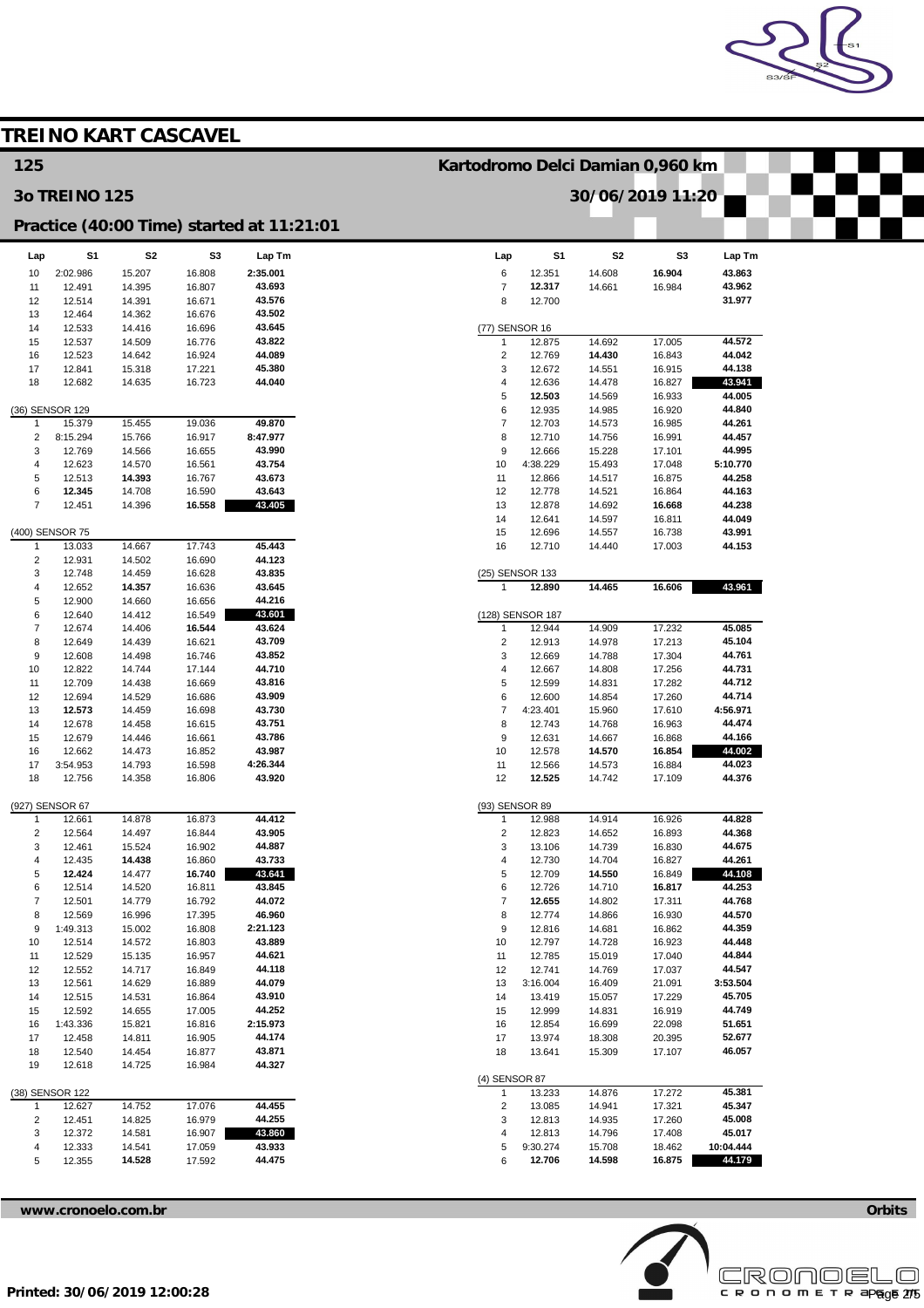

|                         |                      | <b>TREINO KART CASCAVEL</b> |                  |                                           |                                  |                           |                  |                     |                  |  |
|-------------------------|----------------------|-----------------------------|------------------|-------------------------------------------|----------------------------------|---------------------------|------------------|---------------------|------------------|--|
| 125                     |                      |                             |                  |                                           | Kartodromo Delci Damian 0,960 km |                           |                  |                     |                  |  |
|                         | <b>30 TREINO 125</b> |                             |                  |                                           |                                  |                           | 30/06/2019 11:20 |                     |                  |  |
|                         |                      |                             |                  | Practice (40:00 Time) started at 11:21:01 |                                  |                           |                  |                     |                  |  |
| Lap                     | S <sub>1</sub>       | S <sub>2</sub>              | S <sub>3</sub>   | Lap Tm                                    | Lap                              | S <sub>1</sub>            | S <sub>2</sub>   | S3                  | Lap Tm           |  |
|                         | (111) SENSOR 91      |                             |                  |                                           | 8<br>9                           | 12.819<br>12.836          | 14.753<br>14.653 | 17.206<br>17.173    | 44.778<br>44.662 |  |
| $\overline{1}$          | 13.233               | 15.445                      | 17.517           | 46.195                                    | 10                               | 12.856                    | 14.715           | 17.447              | 45.018           |  |
| $\sqrt{2}$              | 12.928               | 15.314                      | 17.072           | 45.314                                    | 11                               | 2:37.830                  | 15.877           | 17.108              | 3:10.815         |  |
| 3                       | 12.886               | 14.651                      | 16.970           | 44.507                                    | 12                               | 12.817                    | 14.657           | 17.084              | 44.558           |  |
| $\overline{4}$          | 12.815               | 15.566                      | 17.185           | 45.566<br>44.579                          | 13                               | 12.888                    | 14.699           | 17.285              | 44.872<br>44.838 |  |
| 5<br>6                  | 12.768<br>13.000     | 14.818<br>15.353            | 16.993<br>17.088 | 45.441                                    | 14<br>15                         | 12.863<br>12.768          | 14.724<br>14.794 | 17.251<br>17.144    | 44.706           |  |
| $\overline{7}$          | 12.922               | 14.814                      | 17.091           | 44.827                                    | 16                               | 12.717                    | 14.746           | 17.311              | 44.774           |  |
| 8                       | 12.654               | 15.105                      | 17.094           | 44.853                                    | 17                               | 12.914                    | 14.772           | 17.247              | 44.933           |  |
| 9                       | 12.677               | 14.658                      | 16.985           | 44.320                                    |                                  |                           |                  |                     |                  |  |
| 10                      | 12.769               | 14.679                      | 16.889           | 44.337                                    |                                  | (719) SENSOR 128          |                  |                     |                  |  |
| 11                      | 12.662               | 14.657                      | 16.979           | 44.298<br>44.669                          | $\mathbf{1}$                     | 13.227                    | 15.115           | 17.238              | 45.580<br>45.086 |  |
| 12<br>13                | 12.822<br>12.765     | 14.771<br>14.622            | 17.076<br>16.990 | 44.377                                    | $\sqrt{2}$<br>3                  | 12.772<br>12.751          | 14.952<br>15.118 | 17.362<br>17.310    | 45.179           |  |
| 14                      | 12.791               | 14.688                      | 17.083           | 44.562                                    | $\overline{4}$                   | 12.722                    | 14.933           | 17.340              | 44.995           |  |
| 15                      | 12.867               | 14.787                      | 17.131           | 44.785                                    | 5                                | 12.606                    | 14.989           | 17.261              | 44.856           |  |
| 16                      | 13.189               | 14.710                      | 17.173           | 45.072                                    | 6                                | 12.597                    | 14.893           | 17.315              | 44.805           |  |
| 17                      | 12.956               | 14.683                      | 17.046           | 44.685                                    | $\overline{\mathcal{I}}$         | 3:27.024                  | 16.016           | 17.453              | 4:00.493         |  |
| 18                      | 12.901<br>12.954     | 14.744                      | 17.246           | 44.891                                    | 8<br>9                           | 12.783<br>12.684          | 14.868           | 17.260              | 44.911<br>44.756 |  |
| 19<br>20                | 12.843               | 14.941<br>14.757            | 17.187<br>17.338 | 45.082<br>44.938                          | 10                               | 12.654                    | 14.896<br>14.835 | 17.176<br>17.206    | 44.695           |  |
|                         |                      |                             |                  |                                           | 11                               | 12.648                    | 14.831           | 17.305              | 44.784           |  |
|                         | (110) SENSOR 22      |                             |                  |                                           | 12                               | 6:19.159                  | 15.777           | 17.335              | 6:52.271         |  |
| $\overline{1}$          | 13.127               | 14.778                      | 17.032           | 44.937                                    | 13                               | 12.826                    | 14.859           | 17.202              | 44.887           |  |
| $\overline{\mathbf{c}}$ | 12.918               | 14.738                      | 16.963           | 44.619                                    |                                  |                           |                  |                     |                  |  |
| 3<br>4                  | 12.850               | 14.649                      | 16.911           | 44.410<br>44.490                          |                                  | (10) SENSOR 219<br>13.037 | 15.032           | 17.192              | 45.261           |  |
| 5                       | 12.941<br>12.989     | 14.730<br>14.726            | 16.819<br>16.868 | 44.583                                    | $\mathbf{1}$<br>$\sqrt{2}$       | 12.935                    | 14.868           | 17.367              | 45.170           |  |
| 6                       | 12.775               | 14.644                      | 17.159           | 44.578                                    | 3                                | 13.386                    | 15.344           | 17.715              | 46.445           |  |
| $\overline{7}$          | 12.889               | 14.746                      | 17.000           | 44.635                                    | $\overline{4}$                   | 12.927                    | 15.056           | 17.067              | 45.050           |  |
| 8                       | 12.792               | 14.780                      | 17.318           | 44.890                                    | 5                                | 12.957                    | 15.012           | 17.180              | 45.149           |  |
| 9                       | 12.725               | 14.776                      | 17.218           | 44.719                                    | 6                                | 12.891                    | 15.010           | 17.233              | 45.134           |  |
| 10<br>11                | 14.111               | 14.894                      | 17.126           | 46.131<br>3:16.148                        | $\overline{\mathbf{7}}$<br>8     | 12.950                    | 14.966           | 17.279              | 45.195<br>45.252 |  |
| 12                      | 2:43.865<br>12.995   | 15.191<br>14.847            | 17.092<br>17.104 | 44.946                                    | 9                                | 13.038<br>3:17.056        | 15.011<br>15.792 | 17.203<br>17.255    | 3:50.103         |  |
| 13                      | 13.232               | 14.836                      | 17.163           | 45.231                                    | 10                               | 1:08.229                  | 15.314           | 17.133              | 1:40.676         |  |
| 14                      | 12.882               | 14.856                      | 17.091           | 44.829                                    | 11                               | 47.507                    | 15.222           | 17.139              | 1:19.868         |  |
| 15                      | 13.115               | 14.841                      | 17.227           | 45.183                                    | 12                               | 12.991                    | 14.969           | 17.104              | 45.064           |  |
| 16                      | 12.883               | 14.826                      | 17.179           | 44.888                                    | 13                               | 7:39.084                  | 16.209           | 17.303              | 8:12.596         |  |
| 17                      | 12.910               | 15.060                      | 17.138           | 45.108                                    | 14<br>15                         | 12.805<br>12.909          | 14.902<br>15.174 | 17.242<br>17.222    | 44.949<br>45.305 |  |
|                         | (18) SENSOR 185      |                             |                  |                                           | 16                               | 12.736                    | 14.790           | 17.170              | 44.696           |  |
| $\mathbf{1}$            | 12.970               | 15.171                      | 17.354           | 45.495                                    | 17                               | 12.745                    | 14.973           | 17.210              | 44.928           |  |
| $\sqrt{2}$              | 13.087               | 15.255                      | 17.148           | 45.490                                    | 18                               | 12.805                    | 14.976           | 17.248              | 45.029           |  |
| 3                       | 12.651               | 14.866                      | 17.307           | 44.824                                    | 19                               | 12.942                    | 15.130           | 17.255              | 45.327           |  |
| 4                       | 12.579               | 14.741                      | 17.119           | 44.439<br>44.777                          | 20                               | 12.994                    | 15.951           | 17.468              | 46.413           |  |
| 5<br>6                  | 12.651<br>12.626     | 14.977<br>1:37.532          | 17.149<br>20.384 | 2:10.542                                  | (5) SENSOR 21                    |                           |                  |                     |                  |  |
| $\overline{7}$          | 12.907               | 15.075                      | 17.161           | 45.143                                    | $\mathbf{1}$                     | 14.946                    | 15.625           | 17.459              | 48.030           |  |
| 8                       | 12.750               | 15.047                      | 19.319           | 47.116                                    | $\sqrt{2}$                       | 13.056                    | 14.957           | 17.322              | 45.335           |  |
| 9                       | 2:25.027             | 15.585                      | 18.045           | 2:58.657                                  | 3                                | 13.018                    | 14.964           | 17.284              | 45.266           |  |
| 10                      | 12.954               | 15.088                      | 17.863           | 45.905                                    | $\overline{4}$                   | 13.035                    | 14.918           | 17.496              | 45.449           |  |
| 11                      | 12.888               | 15.102                      | 17.409           | 45.399                                    | 5<br>6                           | 13.011                    | 14.911           | 17.291              | 45.213<br>45.465 |  |
| 12<br>13                | 12.748<br>12.832     | 15.921<br>15.368            | 18.235<br>17.492 | 46.904<br>45.692                          | $\overline{\mathcal{I}}$         | 12.949<br>13.132          | 14.968<br>15.282 | 17.548<br>11:35.198 | 12:03.612        |  |
| 14                      | 12.783               | 15.343                      | 17.488           | 45.614                                    | 8                                | 14.872                    | 15.679           | 17.885              | 48.436           |  |
|                         |                      |                             |                  |                                           | 9                                | 12.940                    | 14.797           | 17.153              | 44.890           |  |
| (24) SENSOR 25          |                      |                             |                  |                                           | 10                               | 12.846                    | 14.791           | 17.078              | 44.715           |  |
| $\overline{1}$          | 13.218               | 15.059                      | 17.257           | 45.534                                    | 11                               | 12.866                    | 14.793           | 17.156              | 44.815           |  |
| $\sqrt{2}$              | 12.994               | 14.820                      | 17.313           | 45.127                                    | 12                               | 12.884                    | 14.885           | 17.237              | 45.006           |  |
| 3<br>4                  | 12.762               | 14.895                      | 17.311           | 44.968<br>49.230                          | 13                               | 12.866                    | 14.847           | 17.186              | 44.899<br>45.032 |  |
| 5                       | 12.918<br>12.978     | 17.971<br>14.730            | 18.341<br>17.167 | 44.875                                    | 14<br>15                         | 12.843<br>12.801          | 14.873<br>15.089 | 17.316<br>1:25.553  | 1:53.443         |  |
| 6                       | 12.931               | 14.695                      | 17.188           | 44.814                                    | 16                               | 15.156                    | 15.291           | 17.238              | 47.685           |  |
| $\overline{7}$          | 12.947               | 14.708                      | 17.159           | 44.814                                    | 17                               | 12.948                    | 14.912           | 17.417              | 45.277           |  |
|                         |                      |                             |                  |                                           |                                  |                           |                  |                     |                  |  |



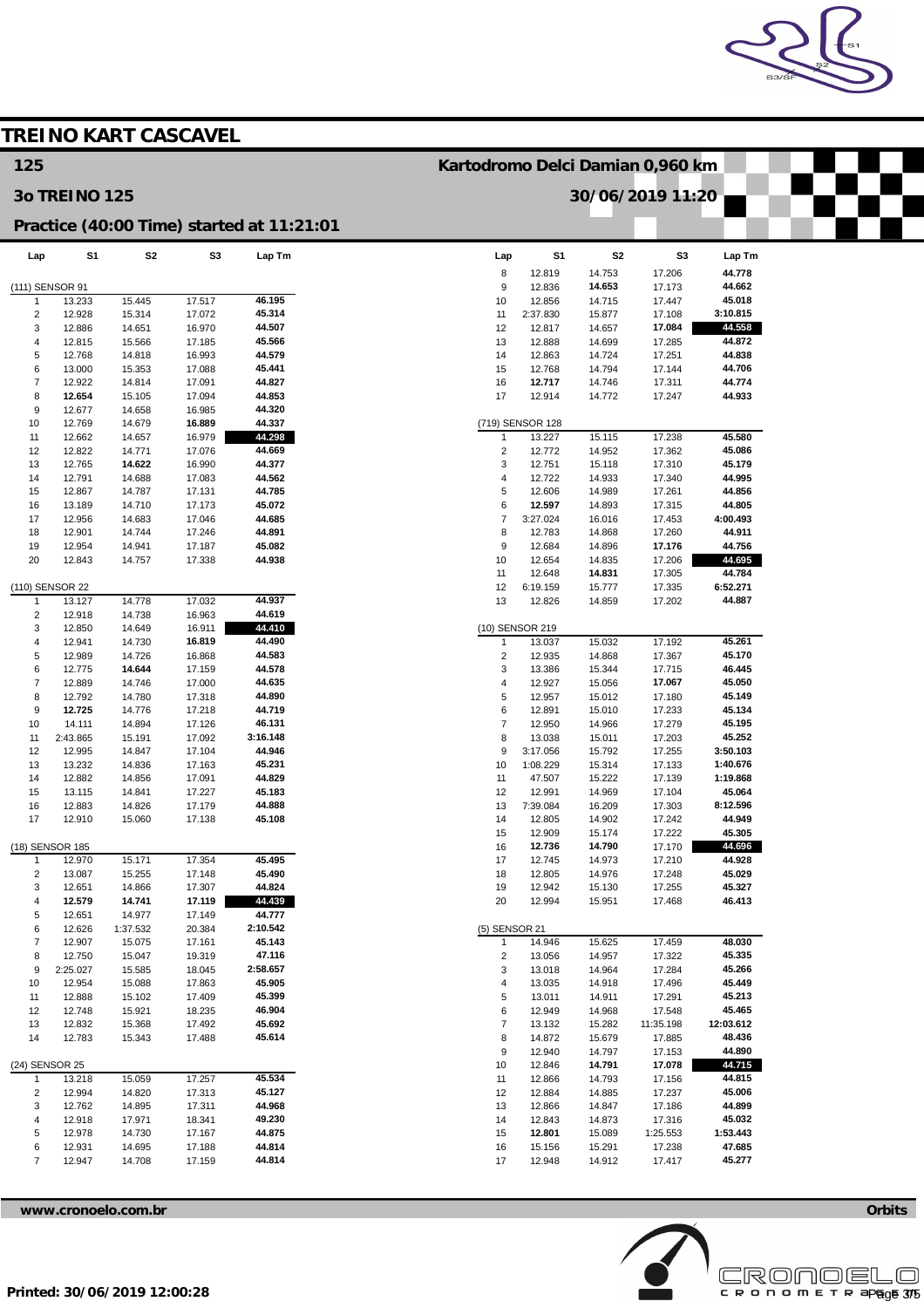

|                                |                      | <b>TREINO KART CASCAVEL</b> |                  |                                           |                                  |                    |                  |                  |                    |  |
|--------------------------------|----------------------|-----------------------------|------------------|-------------------------------------------|----------------------------------|--------------------|------------------|------------------|--------------------|--|
| 125                            |                      |                             |                  |                                           | Kartodromo Delci Damian 0,960 km |                    |                  |                  |                    |  |
|                                | <b>30 TREINO 125</b> |                             |                  |                                           |                                  |                    | 30/06/2019 11:20 |                  |                    |  |
|                                |                      |                             |                  | Practice (40:00 Time) started at 11:21:01 |                                  |                    |                  |                  |                    |  |
| Lap                            | S1                   | S <sub>2</sub>              | S <sub>3</sub>   | Lap Tm                                    | Lap                              | S1                 | S <sub>2</sub>   | S <sub>3</sub>   | Lap Tm             |  |
| 18<br>19                       | 12.961<br>13.035     | 14.881<br>14.882            | 17.204<br>18.450 | 45.046<br>46.367                          | 6<br>$\overline{7}$              | 12.668<br>12.685   | 15.146<br>14.942 | 17.428<br>17.302 | 45.242<br>44.929   |  |
| 20                             | 16.535               | 18.932                      | 27.402           | 1:02.869                                  | 8                                | 12.587             | 15.061           | 17.556           | 45.204             |  |
| 21                             | 13.840               | 15.186                      | 17.285           | 46.311                                    |                                  |                    |                  |                  |                    |  |
| 22<br>23                       | 12.957<br>13.025     | 14.933<br>14.873            | 17.358<br>17.694 | 45.248<br>45.592                          | (143) SENSOR 77<br>$\mathbf{1}$  | 13.257             | 15.170           | 17.495           | 45.922             |  |
|                                |                      |                             |                  |                                           | $\sqrt{2}$                       | 13.277             | 15.147           | 17.975           | 46.399             |  |
| (30) SENSOR 7<br>$\mathbf{1}$  | 13.184               | 15.216                      | 17.519           | 45.919                                    | 3<br>4                           | 13.173<br>12.965   | 15.173<br>14.910 | 17.840<br>17.368 | 46.186<br>45.243   |  |
| $\overline{2}$                 | 13.000               | 14.992                      | 17.253           | 45.245                                    | 5                                | 12.846             | 14.978           | 17.308           | 45.132             |  |
| 3                              | 13.086               | 15.686                      | 17.534           | 46.306                                    | 6                                | 13.011             | 14.964           | 17.437           | 45.412             |  |
| $\overline{4}$<br>5            | 12.881<br>16.971     | 14.862<br>15.438            | 17.295<br>17.329 | 45.038<br>49.738                          | $\overline{7}$<br>8              | 12.918<br>12.936   | 14.953<br>14.875 | 17.503<br>17.339 | 45.374<br>45.150   |  |
| 6                              | 12.791               | 14.832                      | 17.327           | 44.950                                    | 9                                | 12.805             | 14.979           | 17.422           | 45.206             |  |
| $\overline{7}$                 | 12.820               | 14.824                      | 17.457           | 45.101                                    | 10                               | 8:02.705           | 16.437           | 17.933           | 8:37.075           |  |
| 8<br>9                         | 12.923<br>12.819     | 14.879<br>14.925            | 17.314<br>17.254 | 45.116<br>44.998                          | 11<br>12                         | 12.979<br>12.896   | 14.951<br>14.967 | 17.030<br>17.133 | 44.960<br>44.996   |  |
| 10                             | 12.813               | 14.816                      | 17.348           | 44.977                                    |                                  |                    |                  |                  |                    |  |
| 11                             | 3:08.074             | 15.411                      | 17.398           | 3:40.883                                  | (888) SENSOR 135                 |                    |                  |                  |                    |  |
| 12<br>13                       | 12.812<br>12.749     | 14.798<br>14.745            | 17.274<br>17.222 | 44.884<br>44.716                          | $\overline{2}$                   | 12.946<br>12.957   | 15.103<br>15.105 | 17.473<br>17.415 | 45.522<br>45.477   |  |
| 14                             | 12.757               | 14.785                      | 17.236           | 44.778                                    | 3                                | 12.962             | 15.176           | 17.404           | 45.542             |  |
| 15                             | 12.822               | 14.808                      | 17.114           | 44.744                                    | 4                                | 12.928             | 14.973           | 17.392           | 45.293             |  |
| 16                             | 1:05.575             | 15.307                      | 17.421           | 1:38.303                                  | 5<br>6                           | 12.869             | 15.245           | 17.522<br>17.281 | 45.636<br>2:15.786 |  |
| (28) SENSOR 97                 |                      |                             |                  |                                           | $\overline{7}$                   | 1:43.132<br>12.965 | 15.373<br>15.085 | 17.396           | 45.446             |  |
| $\mathbf{1}$                   | 13.117               | 15.041                      | 17.467           | 45.625                                    | 8                                | 12.817             | 15.107           | 17.461           | 45.385             |  |
| $\overline{2}$                 | 13.086               | 15.015                      | 17.446           | 45.547                                    | 9                                | 12.864             | 14.935           | 17.442           | 45.241             |  |
| 3<br>$\overline{4}$            | 12.971<br>12.918     | 14.845<br>14.806            | 17.274<br>17.267 | 45.090<br>44.991                          | 10<br>11                         | 12.806<br>2:00.472 | 15.565           | 17.432           | 30.848<br>2:33.469 |  |
| 5                              | 12.975               | 14.866                      | 17.218           | 45.059                                    | 12                               | 12.989             | 14.968           | 17.434           | 45.391             |  |
| 6                              | 12.978               | 14.862                      | 17.260           | 45.100                                    | 13                               | 12.913             | 14.969           | 17.451           | 45.333             |  |
| $\overline{7}$<br>8            | 12.881<br>2:29.896   | 14.862<br>17.558            | 17.287<br>17.380 | 45.030<br>3:04.834                        | 14                               | 13.038             |                  |                  | 35.367             |  |
| 9                              | 13.020               | 14.833                      | 17.237           | 45.090                                    | (60) SENSOR 188                  |                    |                  |                  |                    |  |
| 10                             | 12.980               | 15.385                      | 18.851           | 47.216                                    | $\mathbf{1}$                     | 13.625             | 15.727           | 17.971           | 47.323             |  |
| 11<br>12                       | 13.047<br>12.909     | 14.851<br>14.848            | 17.215<br>17.239 | 45.113<br>44.996                          | $\overline{c}$<br>3              | 13.246<br>13.446   | 15.194<br>15.394 | 19.754<br>17.719 | 48.194<br>46.559   |  |
| 13                             | 12.981               | 14.849                      | 17.186           | 45.016                                    | 4                                | 13.013             | 15.012           | 17.492           | 45.517             |  |
| 14                             | 12.963               | 14.888                      | 17.314           | 45.165                                    | 5                                | 12.997             | 15.184           | 17.517           | 45.698             |  |
| 15<br>16                       | 1:57.512<br>12.950   | 17.297<br>14.791            | 17.381<br>17.174 | 2:32.190<br>44.915                        | 6<br>$\overline{7}$              | 13.024<br>16.818   | 15.978<br>15.474 | 18.803<br>17.596 | 47.805<br>49.888   |  |
|                                |                      |                             |                  |                                           | 8                                | 13.060             | 14.999           | 17.530           | 45.589             |  |
|                                | (29) SENSOR 108      |                             |                  |                                           | 9                                | 12.964             | 14.947           | 17.453           | 45.364             |  |
| $\mathbf{1}$<br>$\overline{2}$ | 14.275<br>13.801     | 15.985<br>15.211            | 17.954<br>17.852 | 48.214<br>46.864                          | 10<br>11                         | 12.865<br>2:42.081 | 15.078<br>15.832 | 17.503<br>17.519 | 45.446<br>3:15.432 |  |
| 3                              | 13.261               | 14.883                      | 17.416           | 45.560                                    | 12                               | 13.022             | 15.066           | 17.435           | 45.523             |  |
| $\overline{4}$                 | 12.799               | 14.782                      | 17.340           | 44.921                                    | 13                               | 12.968             | 14.903           | 17.394           | 45.265             |  |
| 5<br>6                         | 12.768<br>12.760     | 14.836<br>14.831            | 17.384<br>17.386 | 44.988<br>44.977                          | 14<br>15                         | 1:23.465<br>13.068 | 16.804<br>14.960 | 18.827<br>17.543 | 1:59.096<br>45.571 |  |
| $\overline{7}$                 | 12.722               | 14.872                      | 17.346           | 44.940                                    | 16                               | 12.999             | 15.312           | 17.731           | 46.042             |  |
| 8                              | 12.821               | 14.898                      | 17.260           | 44.979                                    |                                  |                    |                  |                  |                    |  |
| 9<br>10                        | 12.773<br>13.945     | 14.865<br>15.551            | 17.315<br>17.550 | 44.953<br>47.046                          | (970) SENSOR 6<br>$\mathbf{1}$   | 13.475             | 15.345           | 17.434           | 46.254             |  |
| 11                             | 12.815               | 15.010                      | 17.753           | 45.578                                    | $\overline{2}$                   | 13.074             | 15.095           | 17.492           | 45.661             |  |
| 12                             | 12.820               | 15.027                      | 17.396           | 45.243                                    | 3                                | 13.024             | 14.990           | 17.356           | 45.370             |  |
| 13                             | 12.973               | 15.102                      | 17.360           | 45.435                                    | 4                                | 13.030             | 14.990           | 17.382           | 45.402             |  |
| 14<br>15                       | 12.804<br>12.803     | 14.861<br>14.923            | 17.589<br>26.842 | 45.254<br>54.568                          | 5<br>6                           | 12.947<br>13.094   | 14.932<br>15.097 | 17.428<br>17.467 | 45.307<br>45.658   |  |
|                                |                      |                             |                  |                                           | $\overline{7}$                   | 13.086             | 15.088           | 17.449           | 45.623             |  |
|                                | (222) SENSOR 92      |                             |                  |                                           | 8                                | 4:52.810           | 15.605           | 17.493           | 5:25.908           |  |
| 1<br>$\overline{2}$            | 12.773<br>12.642     | 15.031<br>15.065            | 17.232<br>17.332 | 45.036<br>45.039                          | 9<br>10                          | 13.011<br>12.937   | 15.059<br>15.014 | 17.315<br>17.431 | 45.385<br>45.382   |  |
| 3                              | 12.790               | 15.128                      | 17.280           | 45.198                                    | 11                               | 12.910             | 15.063           | 17.365           | 45.338             |  |
| $\overline{4}$                 | 12.716               | 15.078                      | 17.429           | 45.223                                    | 12                               | 12.917             | 15.066           | 17.365           | 45.348             |  |
| 5                              | 12.726               | 15.212                      | 17.444           | 45.382                                    | 13                               | 12.940             | 15.026           | 17.407           | 45.373             |  |
|                                |                      |                             |                  |                                           |                                  |                    |                  |                  |                    |  |